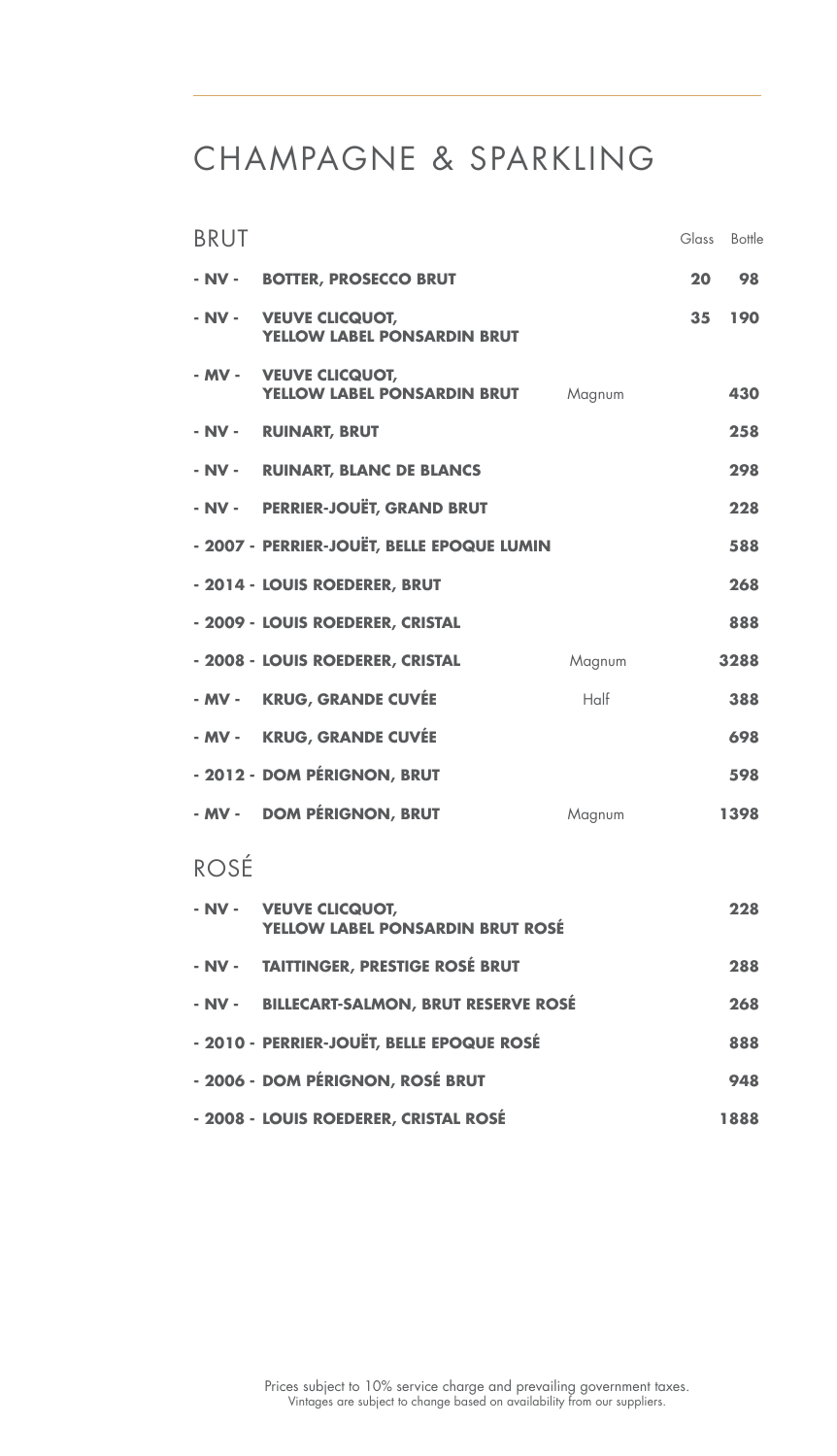## **WHITES**

| RIESLING |                                                                        | Glass | Bottle |
|----------|------------------------------------------------------------------------|-------|--------|
|          | - 2018 - DOMAINES SCHLUMBERGER, LES PRINCES ABBÉS<br>Alsace, France    |       | 98     |
|          | - 2013 - TRIMBACH, CUVÉE FREDERIC EMILE<br>Alsace, France              |       | 228    |
|          | - 2020 - DR LOOSEN, WEHLENER SONNENUHR KABINETT<br>Mosel, Germany      |       | 128    |
|          | - 2018 - PEWSEY VALE<br>Eden Valley, Australia                         |       | 118    |
| - RV -   | PENFOLDS, KOONUNGA HILL<br>South Australia, Australia                  | 18    | 88     |
|          | CHARDONNAY                                                             |       |        |
|          | - 2018 - WILLIAM FEVRE, BOUGROS, CHABLIS GRAND CRU<br>Burgundy, France |       | 268    |
|          | - 2018 - WILLIAM FEVRE VAILLONS, CHABLIS 1ER CRU<br>Burgundy, France   | 35    | 198    |
|          | - 2018 - OLIVIER LEFLAIVE, MEURSAULT<br>Burgundy, France               |       | 268    |
|          | - 2017 - SHAW + SMITH, M3<br>Adelaide Hills, South Australia           |       | 198    |
|          | - 2019 - XANADU, EXMOOR<br>Margaret River, Australia                   |       | 118    |
|          | - 2018 - PENFOLDS, YATTARNA<br>Multi Region, Australia                 |       | 498    |
| - RV -   | YALUMBA, Y SERIES<br>South Australia                                   | 20    | 98     |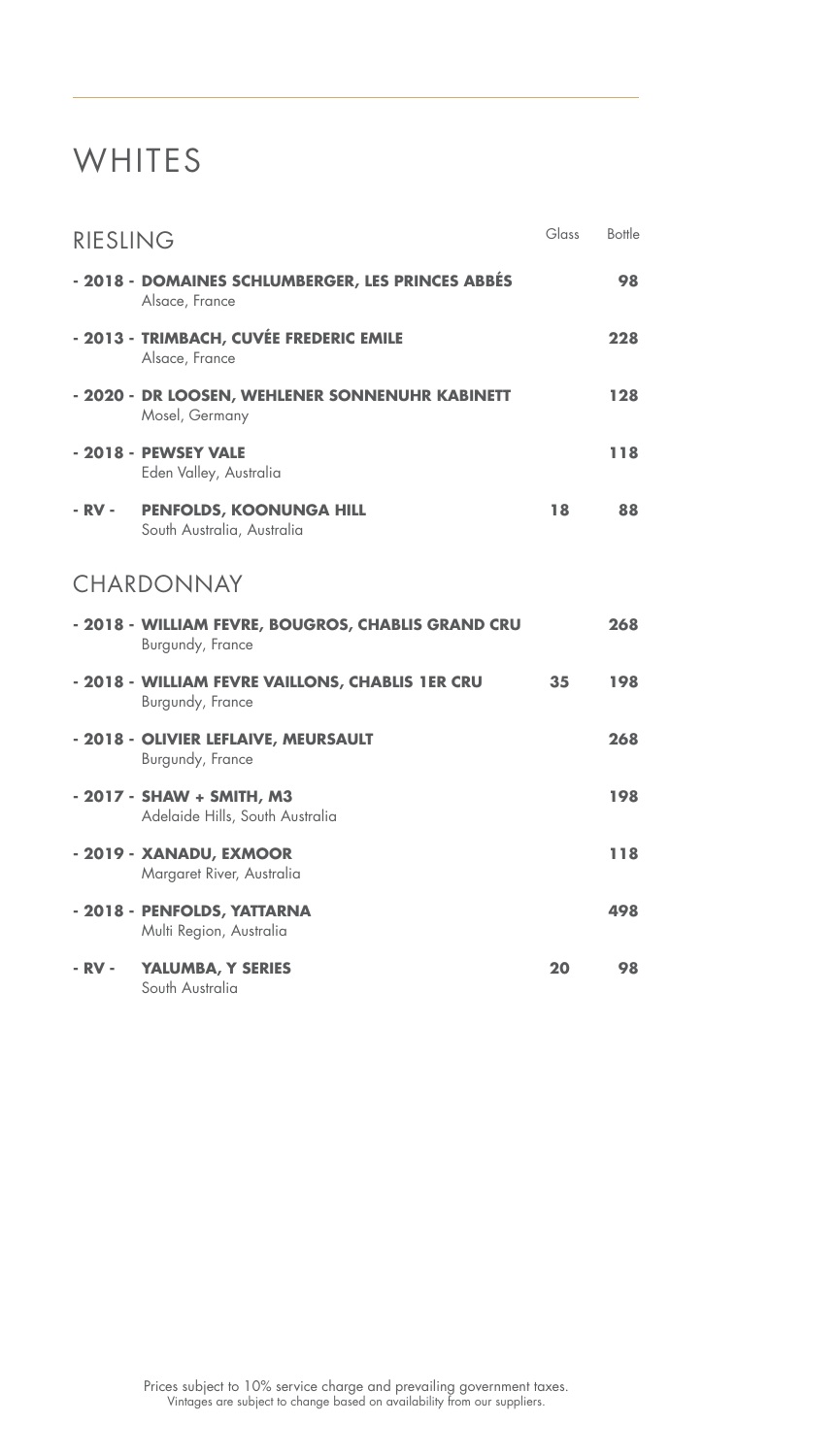| <b>SAUVIGNON BLANC</b>                                                    | Glass | Bottle |
|---------------------------------------------------------------------------|-------|--------|
| - 2019 - HENRI BOURGEOIS, LES BARONNES, SANCERRE<br>Loire Valley, France  |       | 188    |
| - 2020 - PASCAL JOULIVET, SANCERRE<br>Loire Valley, France                |       | 218    |
| - 2021 - SHAW + SMITH<br>Adelaide Hills, Australia                        |       | 128    |
| - 2019 - CLOUDY BAY, TE KOKO<br>Marlborough, New Zealand                  |       | 198    |
| - RV -<br><b>CLOUDY BAY</b><br>Marlborough, New Zealand                   | 28    | 130    |
| <b>WHITES OF THE WORLD</b>                                                |       |        |
| <b>TRIMBACH, GEWÜRZTRAMINER</b><br>- RV -<br>Alsace, France               | 22    | 108    |
| - 2019 - E. GUIGAL, CONDRIEU<br>Rhone Valley, France                      |       | 288    |
| - 2019 - PIO CESARE, GAVI<br>Piedmont, Italy                              |       | 158    |
| - 2020 - PIO CESARE, MOSCATO D'ASTI<br>Piedmont, Italy                    |       | 118    |
| <b>KRIS, PINOT GRIGIO</b><br>- RV -<br>Veneto, Italy                      | 20    | 98     |
| - 2018 - BROVIA, ARNEIS<br>Roero, Piedmont, Italy                         |       | 158    |
| - 2019 - TYRRELL'S, SEMILLON<br>Hunter Valley, Australia                  |       | 138    |
| ROSÉ                                                                      |       |        |
| - 2020 - CHÂTEAU D'ESCLANS, WHISPERING ANGEL<br>Cotes De Provence, France |       | 138    |
| <b>DOMAINE OTT, BY OTT</b><br>- RV -<br>Cotes De Provence, France         | 22    | 108    |
| - RV -<br><b>MIRAVAL</b><br>Cotes De Provence, France                     | 28    | 128    |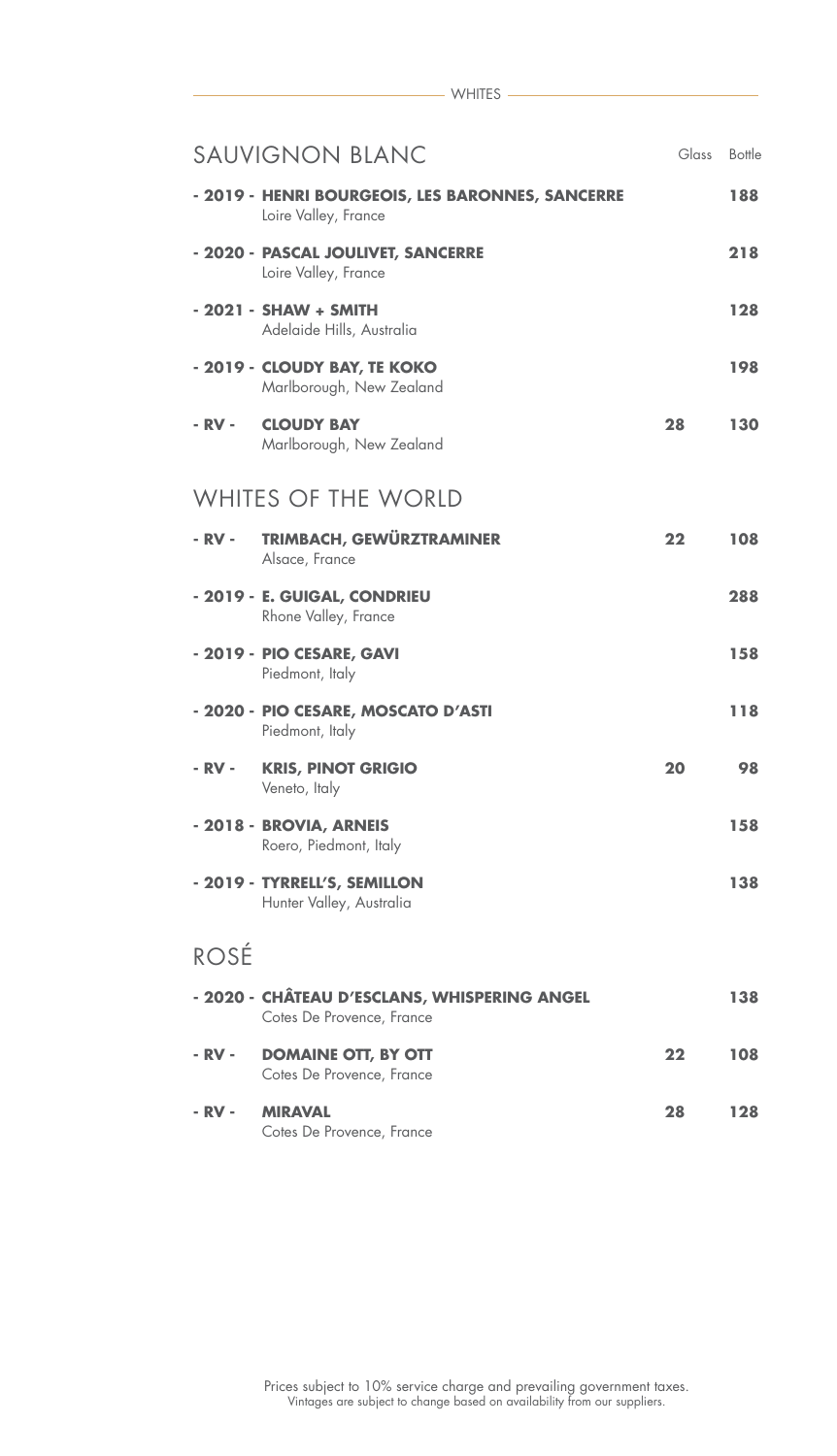# REDS

| <b>CABERNET SAUVIGNON &amp; BLEND</b>                                                              | Glass<br>Bottle |
|----------------------------------------------------------------------------------------------------|-----------------|
| - 2018 - JEAN-PIERRE MOUEIX, SAINT EMILLION<br>Bordeaux, France                                    | 138             |
| - 2000 - CHATEAU TALBOT, BLEND<br>Saint Julien, Bordeaux, France                                   | 628             |
| - 2018 - GAJA, CA'MARCANDA, MAGARI, MERLOT<br>Tuscany, Italy                                       | 258             |
| $H$ alf<br>- 2016 - TIGNANELLO, ANTINORI<br>Tuscany, Italy                                         | 258             |
| - 2018 - CHATEAU STE. MICHELLE, MERLOT<br>Columbia Valley, Washington, USA                         | 128             |
| - 2012 - OPUS ONE, BLEND<br>Napa Valley, USA                                                       | 2488            |
| - 2018 - KENDALL JACKSON. CABERNET SAUVIGNON<br>Sonoma, California, USA                            | 178             |
| - 2017 - AO YUN, BLEND<br>Yunnan, China                                                            | 888             |
| - 2019 - PENFOLDS, BIN 407, CABERNET SAUVIGNON<br>Multi Region, Australia                          | 298             |
| - 2017 - VASSE FELIX, PREMIER CABERNET SAUVIGNON<br>Margaret River, Australia                      | 208             |
| - 2017 - CONCHA Y TORO, DON MELCHOR,<br><b>CABERNET SAUVIGNON</b><br>Maipo Valley, Chile           | 498             |
| - 2020 - SANTA HELENA, MERLOT<br>Central Valley, Chile                                             | 98              |
| - 2019 - CASA LAPOSTOLLE, CUVÉE ALEXANDRE,<br><b>CABERNET SAUVIGNON</b><br>Colchagua Valley, Chile | 148             |
| - 2018 - TERRAZAS, MALBEC<br>Mendoza, Argentina                                                    | 128             |
| - RV -<br><b>MASCOTA UNANIME, CABERNET SAUVIGNON</b><br>Mendoza, Argentina                         | 28<br>138       |
| - 2017 - ALTO ROUGE, BLEND<br>Stellenbosch, South Africa                                           | 108             |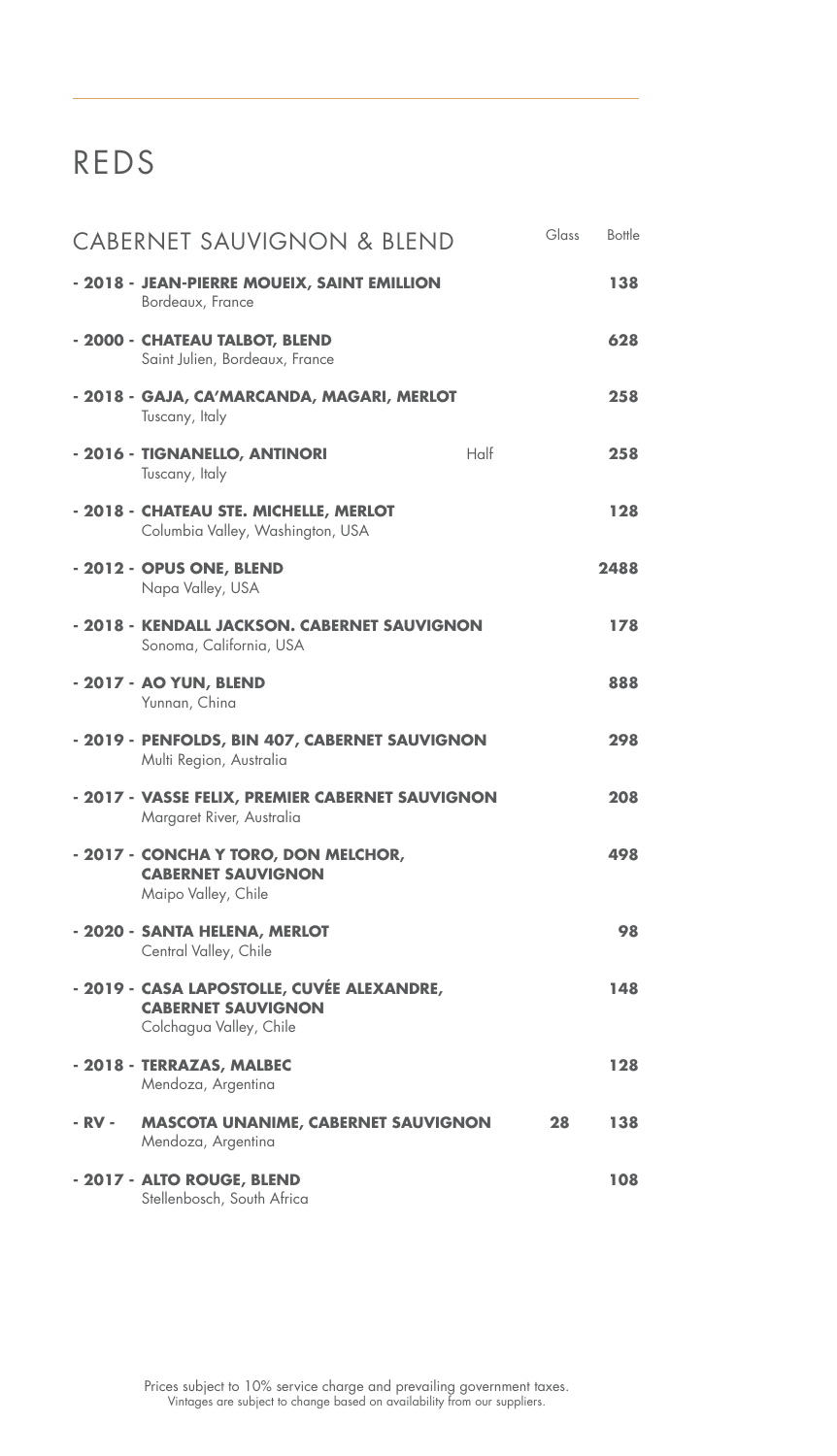| SYRAH/SHIRAZ & BLEND                                                                                 | Glass | Bottle |
|------------------------------------------------------------------------------------------------------|-------|--------|
| - 2018 - PAUL JABOULET AÎNÉ, SAINT JOSEPH, SHIRAZ<br>Rhone Valley, France                            |       | 168    |
| - 2013 - PAUL JABOULET AÎNÉ, HERMITAGE,<br><b>LA PETITE CHAPELLE, SHIRAZ</b><br>Rhone Valley, France |       | 298    |
| - 2017 - E.GUIGAL, CHÂTEAUNEUF-DU-PAPE, BLEND<br>Rhone Valley, France                                |       | 188    |
| - 2018 - ANNE GROS & JEAN TOLOT,<br>L'O DE LA VIE MINERVOIS, SHIRAZ<br>Minervois, France             |       | 188    |
| - 2019 - PENFOLDS, BIN 28 KALIMNA, SHIRAZ<br>South Australia                                         |       | 168    |
| - RV -<br><b>PENFOLDS, KOONUNGA HILL 76</b><br><b>SHIRAZ CABERNET</b><br>South Australia, Australia  | 20    | 98     |
| - RV -<br><b>YALUMBA 'SAMUEL'S COLLECTION' SHIRAZ</b><br>Barossa Valley, Australia                   | 24    | 118    |
| PINOT NOIR                                                                                           |       |        |
| - 2017 - JOSEPH DROUHIN GEVREY CHAMBERTIN<br>Burgundy, France                                        |       | 318    |
| - 2019 - MEO CAMUZET, MARSANNAY<br>Burgundy, France                                                  |       | 198    |
| - 2017 - LOUIS LATOUR SAVIGNY-LES BEAUNE<br>Burgundy, France                                         |       | 198    |
| - 2018 - LA CREMA<br>Monterey, California, USA                                                       |       | 158    |
| - 2018 - CRAGGY RANGE, TE MUNA<br>Martinborough, New Zealand                                         |       | 168    |
| - 2018 - ATA RANGI<br>Martinborough, New Zealand                                                     |       | 258    |
| - 2017 - CLOUDY BAY, TE WAHI<br>Central Otago, New Zealand                                           |       | 328    |
| <b>CLOUDY BAY</b><br>- RV -<br>Marlborough, New Zealand                                              | 30    | 138    |
| - 2020 - MONTES ALPHA<br>Aconcagua Valley, Chile                                                     |       | 118    |

REDS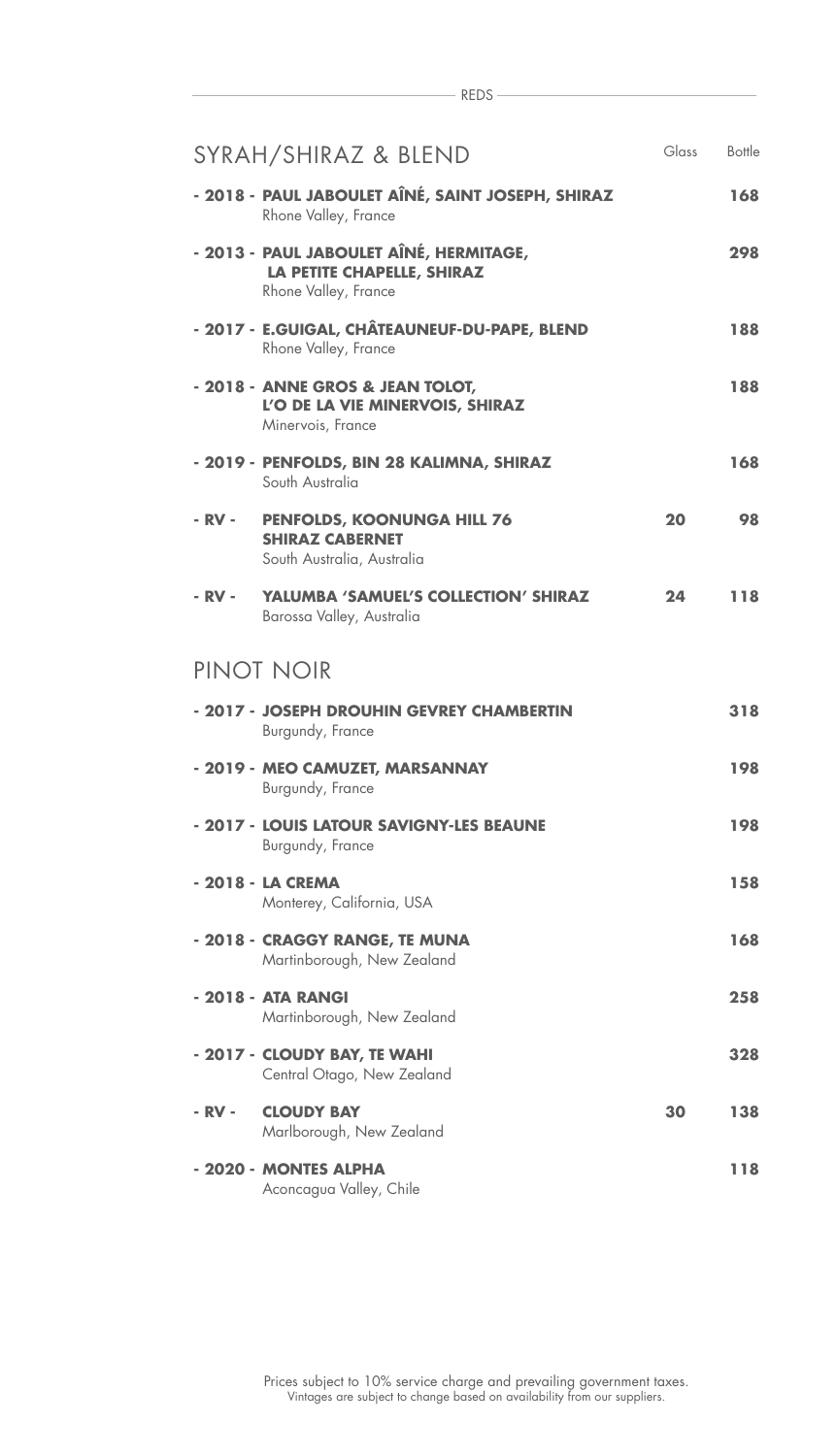|        | <b>REDS OF THE WORLD</b>                                                             | Glass | <b>Bottle</b> |
|--------|--------------------------------------------------------------------------------------|-------|---------------|
|        | - 2019 - PAUL JABOULET AÎNÉ, COTE DU RHONE<br>Rhone Valley, France                   |       | 118           |
|        | - 2016 - ALLEGRINNI, DELLA VALPOLICELLA CLASSICO,<br><b>AMARONE</b><br>Veneto, Italy |       | 458           |
|        | - 2019 - CASTELLO DI AMA, CHIANTI CLASSICO<br>Tuscany, Italy                         |       | 158           |
|        | - RV - FRESCOBALDI, CASTIGLIONI, CHIANTI<br>Tuscany, Italy                           | 20    | 98            |
|        | - 2017 - IL POGGIONE, BRUNELLO DI MONTALCINO,<br><b>SANGIOVESE</b><br>Tuscany, Italy |       | 218           |
|        | - 2017 - PRUNOTTO, BARBARESCO<br>Piedmont, Italy                                     |       | 228           |
|        | - 2014 - MASSOLINO, BAROLO MARGHERIA<br>Piedmont, Italy                              |       | 358           |
|        | - 2017 - MUGA RESERVA, TEMPRANILLO<br>Rioja, Spain                                   |       | 178           |
|        | - 2017 - TEMPOS VEGA SICILIA, ALIÓN, TEMPRANILLO<br>Ribera Del Duero, Spain          |       | 428           |
| - RV - | LUIGI BOSCA, LA LINDA, MALBEC<br>Mendoza, Argentina                                  | 22    | 108           |

 $-$  REDS  $-$ 

## SWEET & FORTIFIED

| - NV - | <b>GRAHAM'S 10 YEARS, TAWNY PORT - 20cl</b> | 68 |
|--------|---------------------------------------------|----|
|        | Douro, Portugal                             |    |